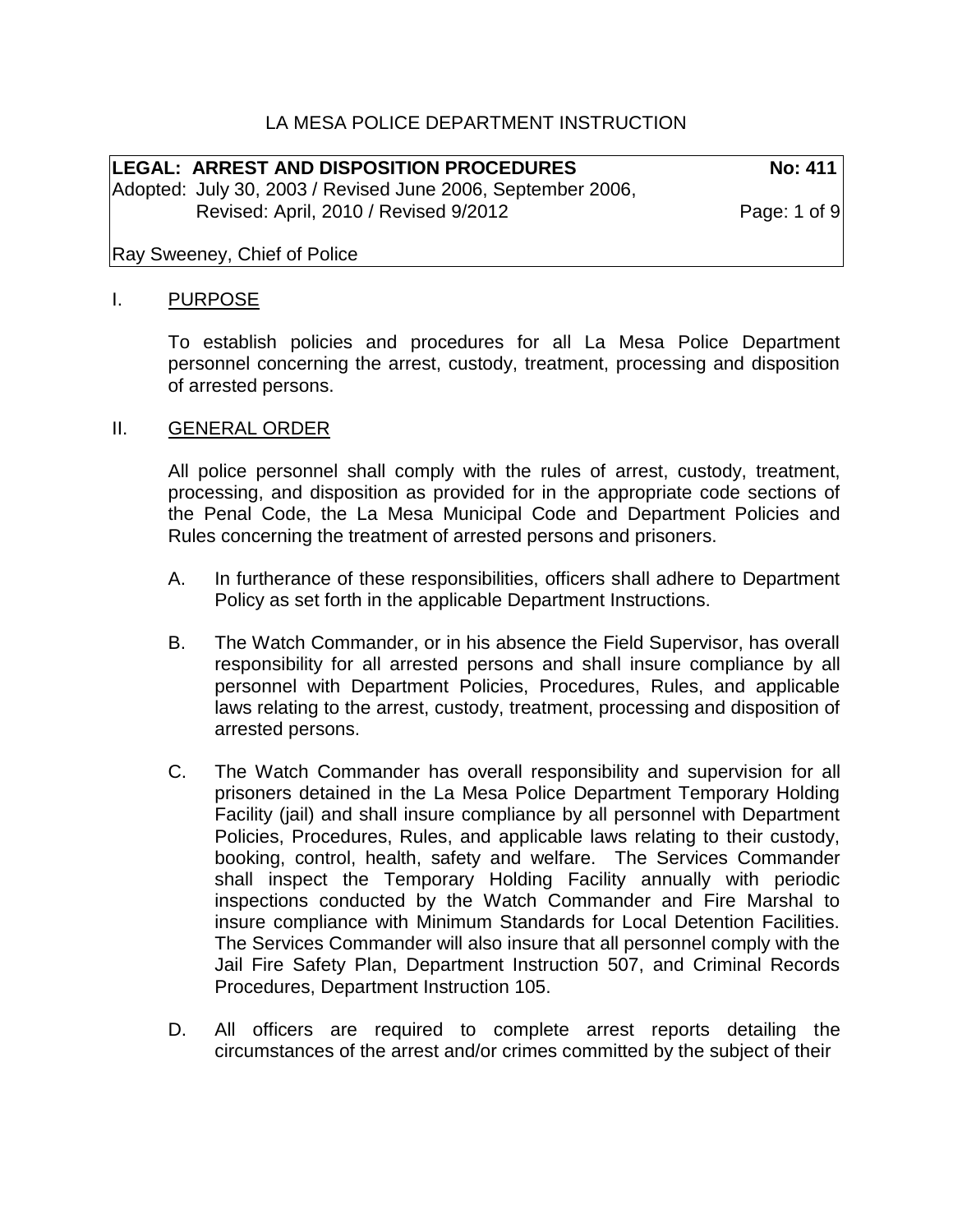arrest, to include probable cause forms, statement of case, witness forms*,*  Notice to Appear Forms, 849 PC forms and booking slips, if required. All reports and forms shall be accurate, legible, and complete.

- E. In general, persons who have been arrested by Department personnel will either be booked into a jail facility, released on their own recognizance via a citation, or released per 849(b) of the Penal Code. With the approval of the Watch Commander, a prisoner may be released from custody outside of these provisions to allow the prisoner to seek medical attention. In authorizing such a release, the Watch Commander should consider whether this action unreasonably compromises public safety, or unreasonably compromises the prosecution of the offense for which the person was arrested. Release of a prisoner under these circumstances should not be considered in the following circumstances:
	- 1. The person was arrested for a violent crime.
	- 2. The person has not been reliably identified.
	- 3. The person has made express or implied threats to harm another person.
	- 4. Medical treatment is needed for injuries sustained as a result of the person's arrest.

### III. WARRANT/OTHER JURISDICTION ARRESTS

All officers shall be familiar with those sections of the Penal Code, Welfare & Institutions Code, and Vehicle Code that apply to warrant arrests.

- A. The service of outstanding arrest warrants is generally the responsibility of the San Diego County Sheriff's Department or the agency/officer who sought the warrant. However, all officers have a responsibility and duty to assist in the service of arrest warrants, may serve arrest warrants they obtain through investigation of crimes, discovered while detaining persons for investigation or as assigned by superior authority.
- B. Once an officer is aware of the possible existence of an arrest warrant for a person the officer has contacted or is investigating or seeking, that warrant must be confirmed through NCIC, the Sheriff's Department, or through the agency holding the warrant before an arrest is made. If the warrant cannot be immediately confirmed, the officer may not detain the subject beyond a reasonable period of time. If the "reasonable time period" standard is exceeded, the subject shall be released from detention. If the subject is released, the officer should record sufficient information about the subject to aid in a later arrest should the warrant be confirmed.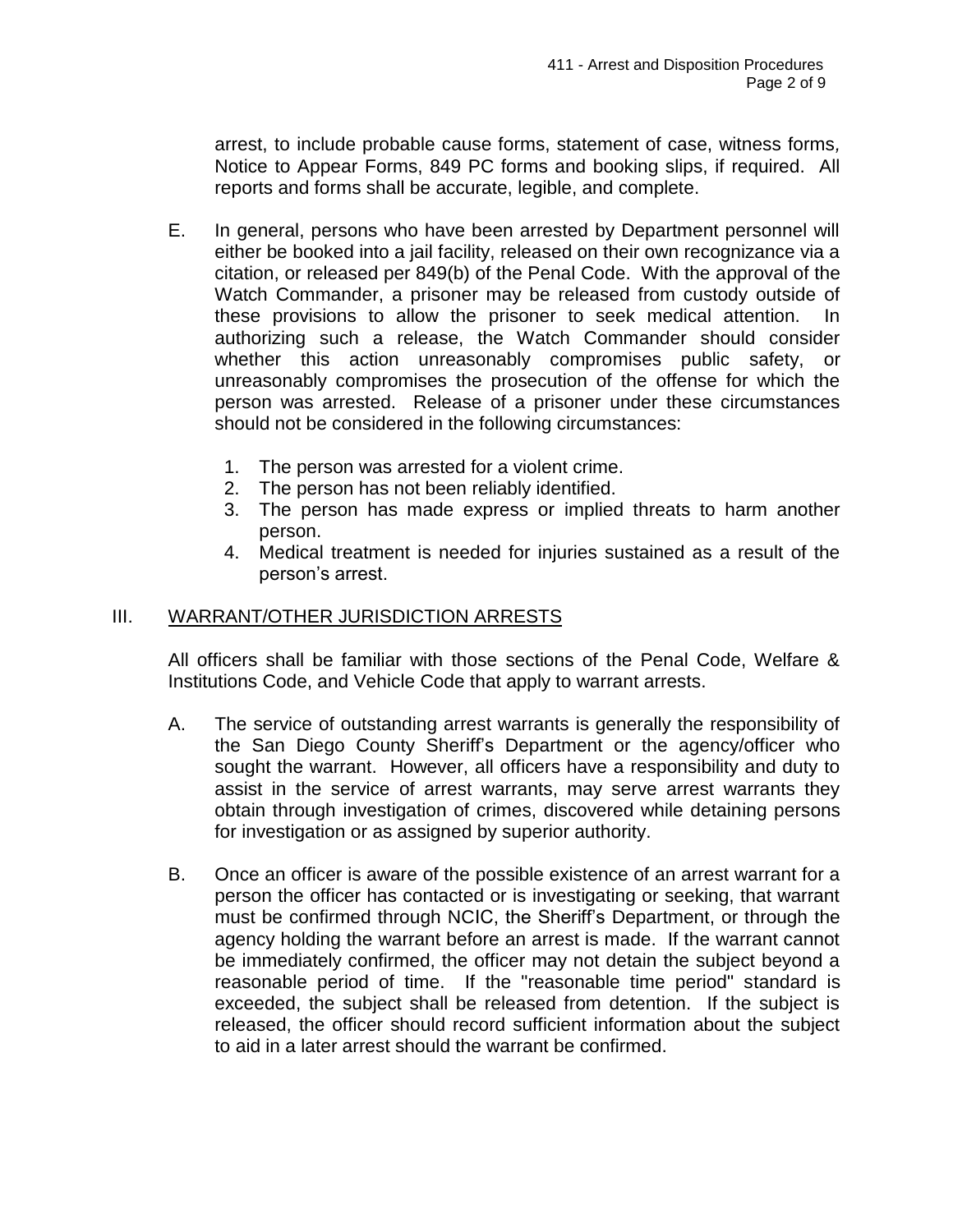- C. If the warrant is confirmed and found to be valid, the officer shall take great care in determining that the person named on the warrant is the person the officer will detain or has detained. Verification is to be made using the following criteria: (1) driver's license number, social security number, and/or date of birth match; (2) physical description, tattoos, birthmarks and addresses; and (3) other pertinent information or facts to identify the person, such as photographs, fingerprints, auto license number, written materials, and admissions of existence of the warrant by the subject. Information used to verify that a person is the subject of the warrant is to be noted in the arrest report.
- D. The arresting officer is responsible for notifying the Field Supervisor and Watch Commander that a warrant arrest will be attempted or has been made. All warrant arrests shall be approved by the Field Supervisor. The Watch Commander shall indicate his/her approval of the arrest by writing his/her initials and the date and time on the jail booking slip after confirming the arrest information, or will order the release of the subject in accordance with the authority of 849 P.C.
- E. The Sheriff's Department or warrant holding agency will send warrant abstracts to the police station by teletype, if applicable. The transporting officer shall pick up the warrant abstract at the station and deliver it at the time of booking to the Sheriff's facility receiving the prisoner. Under special circumstances, warrant abstracts may be sent directly to the Sheriff's facility where the prisoner will be booked.
- F. For warrant arrestees eligible to be booked for San Diego City warrants under their guidelines, the dispatcher or officer shall advise the Sheriff's Department to send the warrant abstract to La Mesa PD. A copy of the warrant abstract will be delivered to the San Diego County Jail with the arrestee for booking.
- G. For out-of-county warrants (NCIC, etc.), warrant abstracts must accompany the prisoner to jail or arrangements must be made by the dispatcher who confirms the warrant to have the agency holding that warrant send the abstract directly to jail.
- H. The officer shall use discretion before arresting for a valid warrant, considering the bail amount, the violation involved, the physical or medical problems of the subject, custody of small children, and the out-of-service time required to dispose of the matter.
- I. In those cases where a person is arrested on a warrant only and has the necessary bail money in his possession, he/she may post the bail at Las Colinas and then be released there.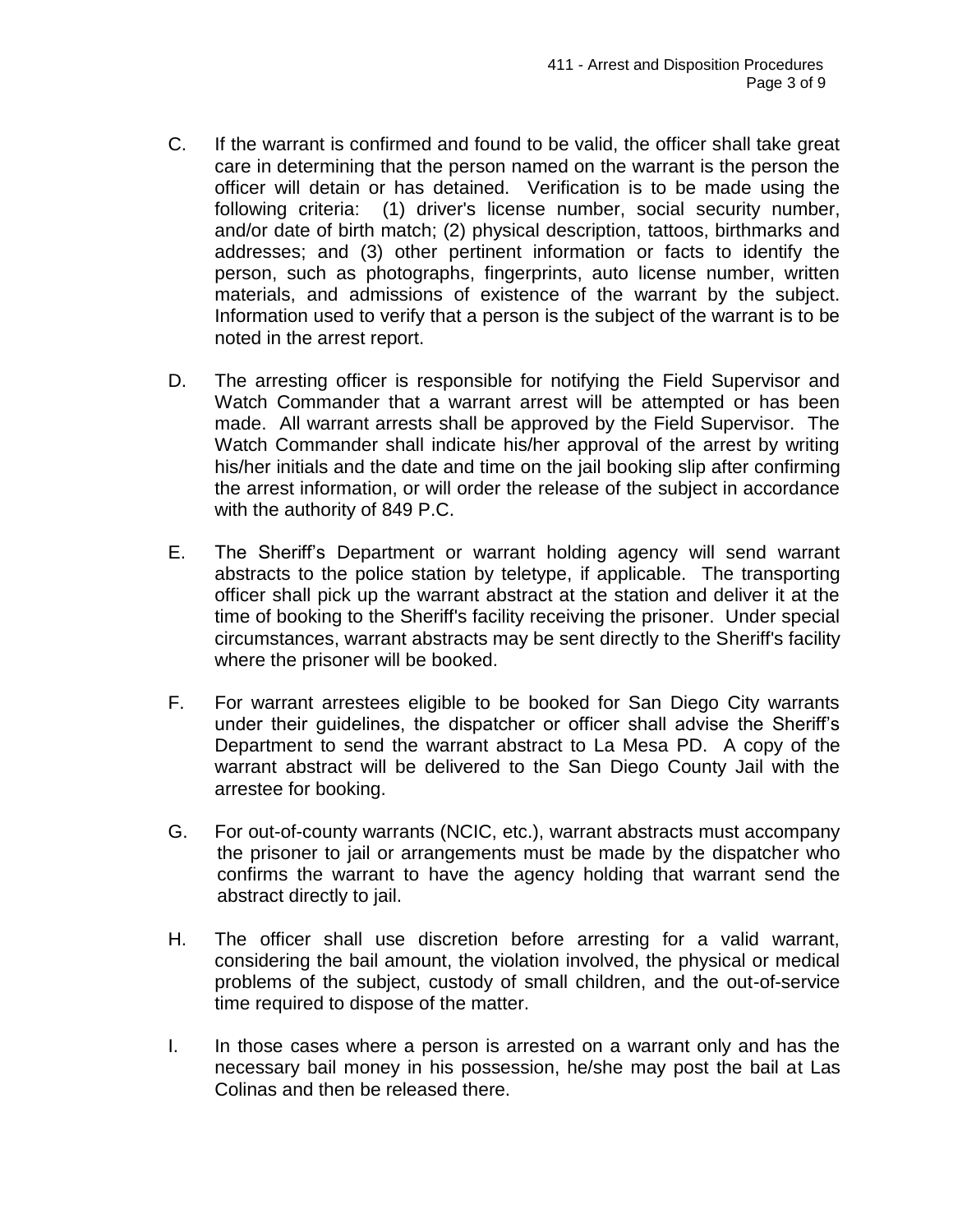J. The arresting officer is responsible for returning confirmed, non-served warrant abstracts to the issuing court when the defendant is not booked, released or escapes in accordance with the Sheriff's Policy. The arresting officer will use the LMPD "Notice of destruction of abstract and request warrant be restored to active status" form and fax that form to the Sheriff's Department. This action is required by the court to reissue the non-served warrant.

## IV. CITIZEN ARRESTS

All officers shall be familiar with those sections of the Penal Code that apply to citizen (private party) arrests and officer responsibilities.

A. Officers should make every effort to inform complaining parties of their rights and liabilities concerning private party arrests and determine if probable cause existed for the arrest. Officers should follow the guidelines of Penal Code Section 142. Officers are not required to accept a private person's arrest if they believe probable cause did not exist for the arrest. If the private party elects to arrest another person, the officer shall have the private party sign the ARJIS 8 Form and attempt to arrest the alleged violator or accept custody of an arrested subject. Officers should attempt to obtain handwritten statements from private parties that have arrested persons. Shoplifters may be processed per Department Instruction 404. Shoplifters with prior convictions and time served for any offense enumerated in Penal Code Section 666 should be handled as felons.

### V. FELONY, MISDEMEANOR and INFRACTION ARRESTS

All officers shall be familiar with those sections of the Penal Code, Welfare & Institutions Code, Vehicle Code and La Mesa Municipal Code that apply to felony, misdemeanor and infraction arrests.

- A. Persons arrested for infraction violations shall be released on their promise to appear (Own Recognizance), unless they fail to meet the minimum guidelines for release under applicable Penal Code, Vehicle Code or Municipal Code law and require booking into jail.
- B. Persons who are arrested for misdemeanors committed in the officer's presence, or a misdemeanor outside the officer's presence as allowed by statute, who qualify to be released on their promise to appear (Own Recognizance), shall be booked at the La Mesa Police Department prior to their release.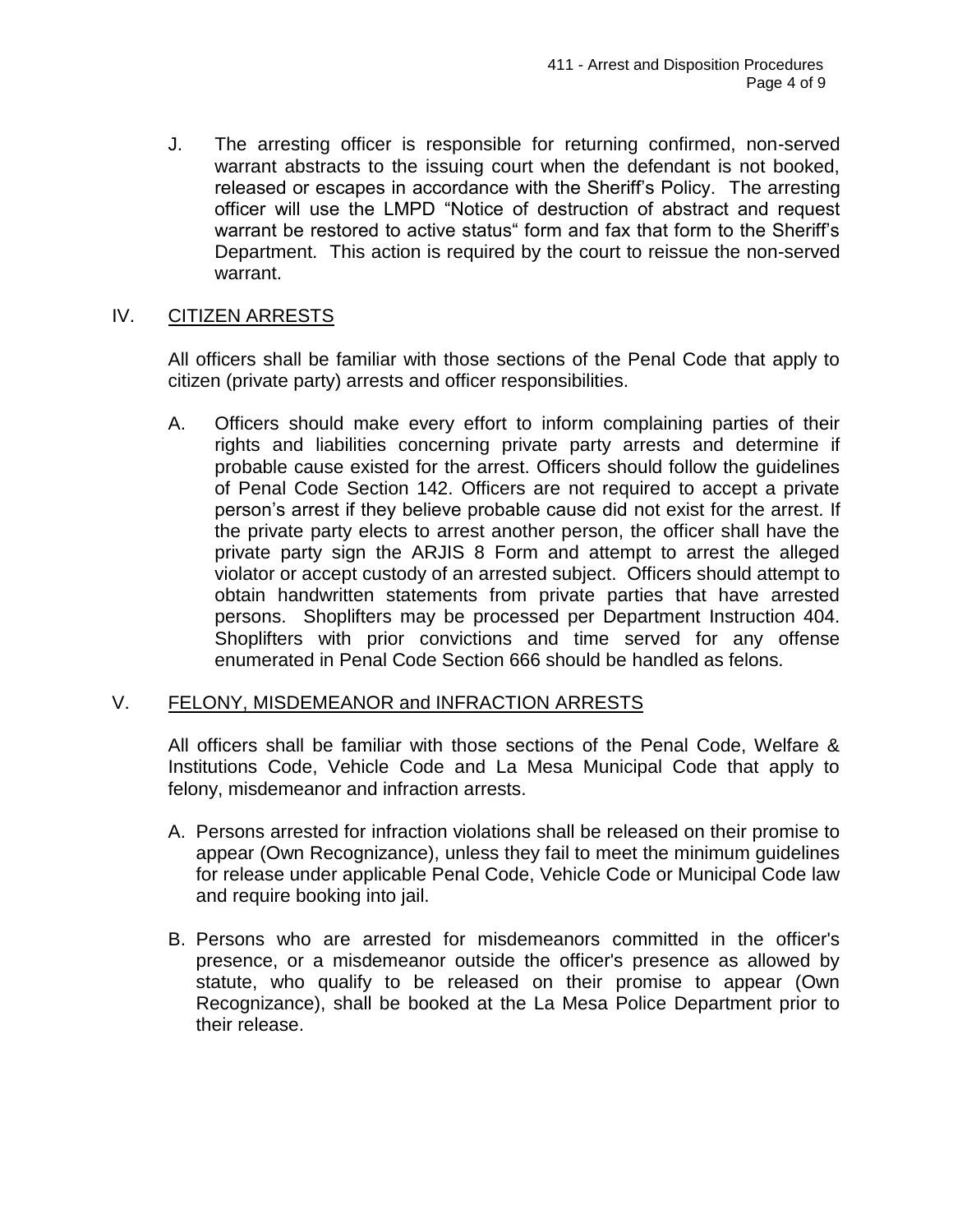- C. It is not necessary to book an arrested person at the La Mesa Police Department if that person is to be booked into a jail facility, or detoxification facility per 647(g) P.C./5170 W&I. If the responsible officer is able to complete his/her investigation and the interrogation of the suspect in the field, the suspect may be taken directly to jail or Detox with the approval of the Watch Commander.
- D. The Watch Commander shall be responsible for the proper disposition of all prisoners and shall have the authority to release prisoners or to change the charge under which they are held when there is sufficient fact or evidence to warrant such action. The Watch Commander shall also review their booking and shall determine that the proper charge is placed against them or if the facts do not warrant an arrest being made, that the person is released from custody. However, before releasing any person in custody and accused of a crime, the facts and evidence must be carefully analyzed and shall not require conclusive proof of guilt but only that probable cause exists that the crime specified was committed, and the person making the arrest had the authority to do so. Prior to the subject being taken to jail, the Field Supervisor and Watch Commander must be advised of the arrest, all charges, and must approve the planned disposition. The Watch Commander must initial and write the date and time on the booking slip to indicate his/her approval of the arrest, or release the person per 849(b) P.C.

# VI. INTER-AGENCY ASSISTANCE

Officers have a responsibility and duty to assist officers of outside law enforcement agencies in compliance with the San Diego County Mutual Aid Agreement and Department Policy as contained in Department Instruction 310 - Inter-Agency Notification Policy, Instruction 607 - Pursuit Policy and Rule 3.01, General Duties. Furthermore, our officers have a duty and responsibility to assist persons and other law enforcement officers when called upon to aid, assist, receive, or arrest persons under Sections 142, 148, 150, and 839 of the California Penal Code.

# VII. DETENTION, BOOKING AND RECORDS

All officers shall be familiar with those sections of the Penal Code, Welfare & Institutions Code, Vehicle Code, Family Code, and California Code of Regulations that apply to the detention, booking, processing, treatment, and disposition of arrested persons in booking and Temporary Holding.

A. All officers will adhere to applicable laws and Department Policies regulating the use of force in their treatment and control of prisoners.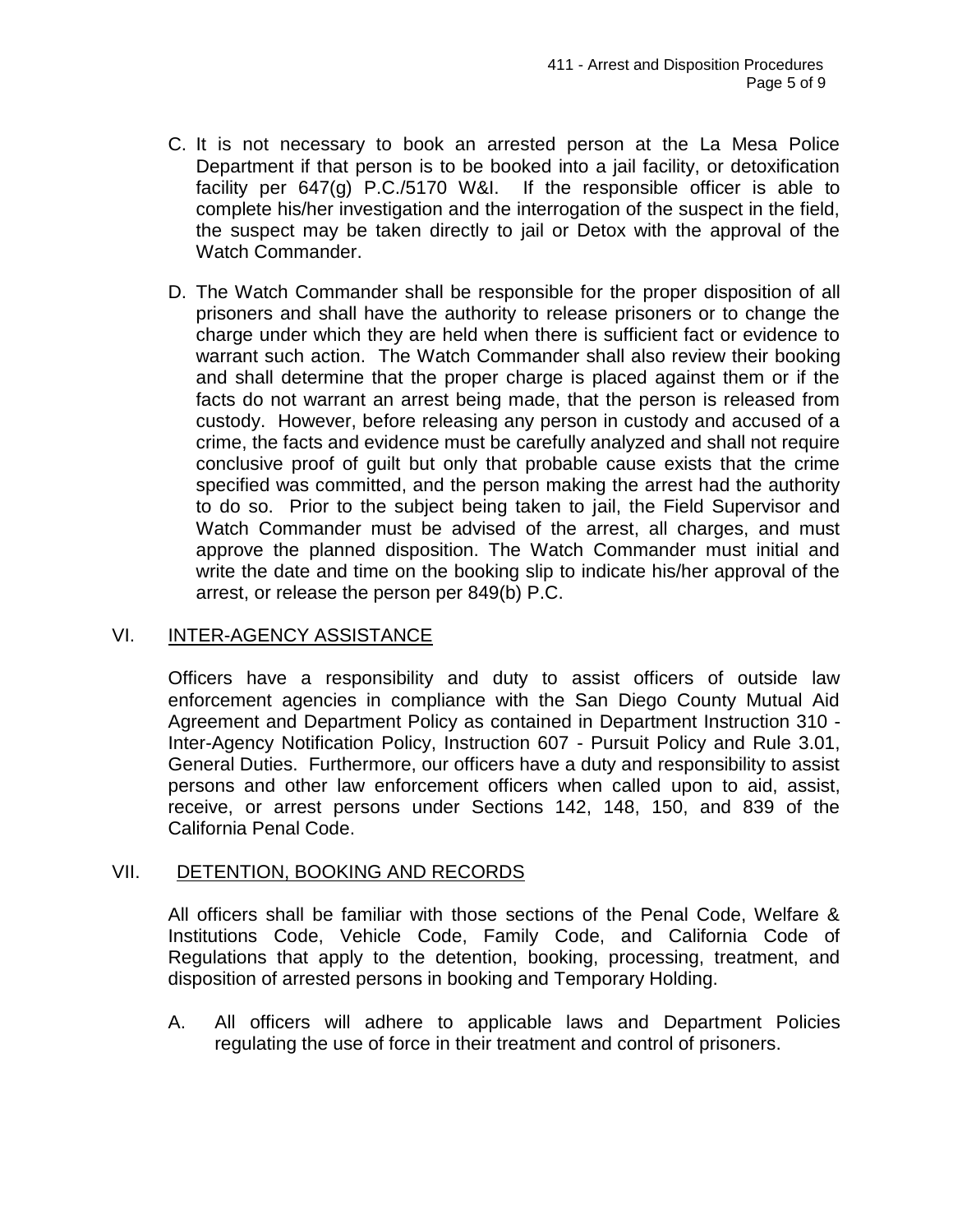- B. All adult prisoners brought to the Police Department should be secured to the prisoner bench, booking room bench, or placed in a detention cell, unless they are under the immediate control of an officer for searching, interviewing, booking, personal needs, or transportation.
- C. Prior to entering the booking bench area, booking room, interview room, or detention cell with a prisoner, officers should secure their handguns, knives, Tasers, OC and expandable batons in the gun lockers. Officers should secure their standard batons in their patrol vehicles.
- D. All prisoners shall be thoroughly searched for weapons, contraband, and evidence of the offenses or other violations. Strip, visual body cavity, and physical body cavity searches shall be in accordance with 4030 P.C., and only with the prior approval of the Watch Commander.
- E. An entry on Detention Data Record shall be completed on all prisoners secured in a detention cell or booked at the La Mesa Police Department. A prisoner who is placed in a maximum restraint device shall also be logged in the Data Record to facilitate a record of visual observations. A maximum restraint device includes any device which immobilizes a prisoner's extremities and/or prevents the prisoner from being ambulatory. The provisions of this instruction regarding maximum restraint devices do not include handcuffs, shackles, or other restraint devices used to restrain prisoners for security reasons. The Detention Intake Screening form will be completed on adults who are placed in detention cells.
- F. The Watch Commander is to be advised by the officer having custody when a prisoner is to be placed in a detention cell and/or will not be under the immediate control of the officer. The prisoner should be placed in the appropriate cell for detention. The officer having custody of the prisoner must complete all applicable information in the Detention Data Record if the prisoner is placed into a cell for any length of time. The releasing or transporting officer shall enter the disposition of the prisoner in the Detention Data Record at the time the prisoner is released from custody or transported to another facility. If the prisoner is processed by booking, all records shall be complete and accurate.
- G. The arresting and/or processing officer will complete the appropriate sections on the Juvenile Detention/Booking Log for all juveniles arrested and detained at the police department, except curfew violators. In order to facilitate documenting the visual checks of a juvenile restrained in maximum restraint devices, the Juvenile Detention Log will be completed whenever a juvenile is placed in maximum restraints though not placed in a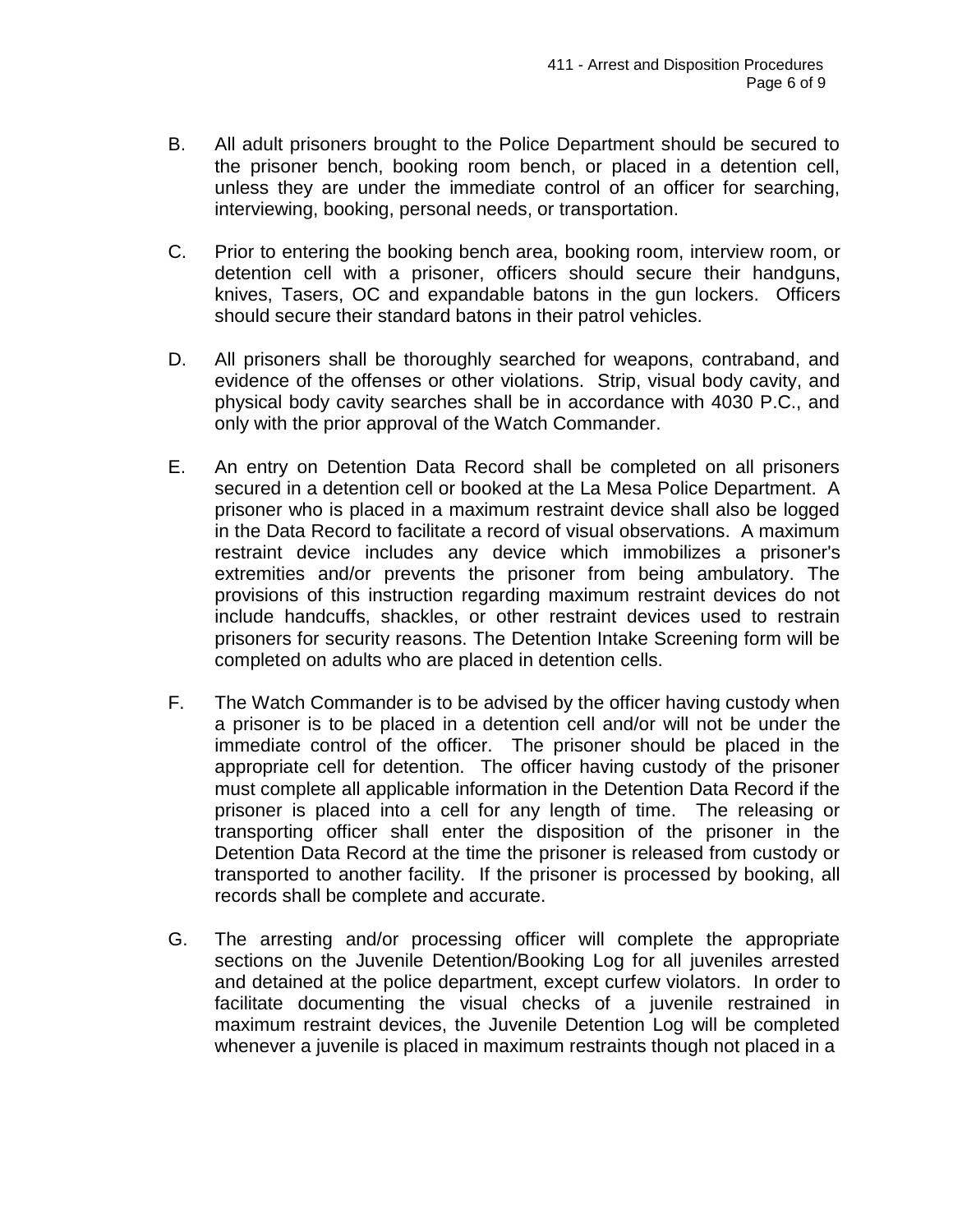cell or otherwise placed in secure detention. The Detention Intake Screening form will be completed on juveniles who are placed in detention cells.

- H. Prisoners being moved between the prisoner bench, booking room or detention cells shall be required to have their hands in their front pockets or will be handcuffed. Officers shall keep prisoners in front of them at all times. Prisoners will not be allowed personal property while secured in detention cells or the Booking Room. Property such as shoes, belts, wallets, money, jewelry, hats, knives, cigarettes, matches, etc., will be secured in prisoner property bins. Prisoners detained in the booking room are to be kept under constant observation and are the responsibility of the officer having custody.
- I. Temporary Holding Facility Procedures:

All personnel will conform to the guidelines as set forth in Department Instruction 414 and the La Mesa Police Department Holding Facility Manual.

- J. Officers shall keep the Watch Commander informed about the custody, control, health, safety, and welfare of all arrested persons and prisoners brought into the Police Department or placed into detention cells.
- K. If a prisoner is found to have died while in custody, the Watch Commander will be notified immediately. The Watch Commander will notify the Services Division Commander who will initiate detective callout procedures. Unless otherwise directed by competent authority, the Investigations Unit will have the preliminary investigative responsibility in such death cases. The San Diego County Medical Examiner will be notified at the appropriate phase of the investigation. DOJ will be notified as required by law.

### VIII. EMANCIPATION - DISPOSITION OF MINORS

The Emancipation of Minor's Law is contained in the Family Code sections 7000 through 7143. Section 7002 specifies that a person under the age of 18 years is an emancipated minor if any of the following conditions are satisfied: (a) the person has entered into a valid marriage, whether or not the marriage has been dissolved; (b) the person is on active duty with the armed forces of the United States; or (c) the person has received a declaration of emancipation pursuant to Section 7122 of the Family Code.

A. An emancipated minor has seventeen adult rights as set forth in Section 7050 F.C. Officers should be aware of those rights that apply in arrest and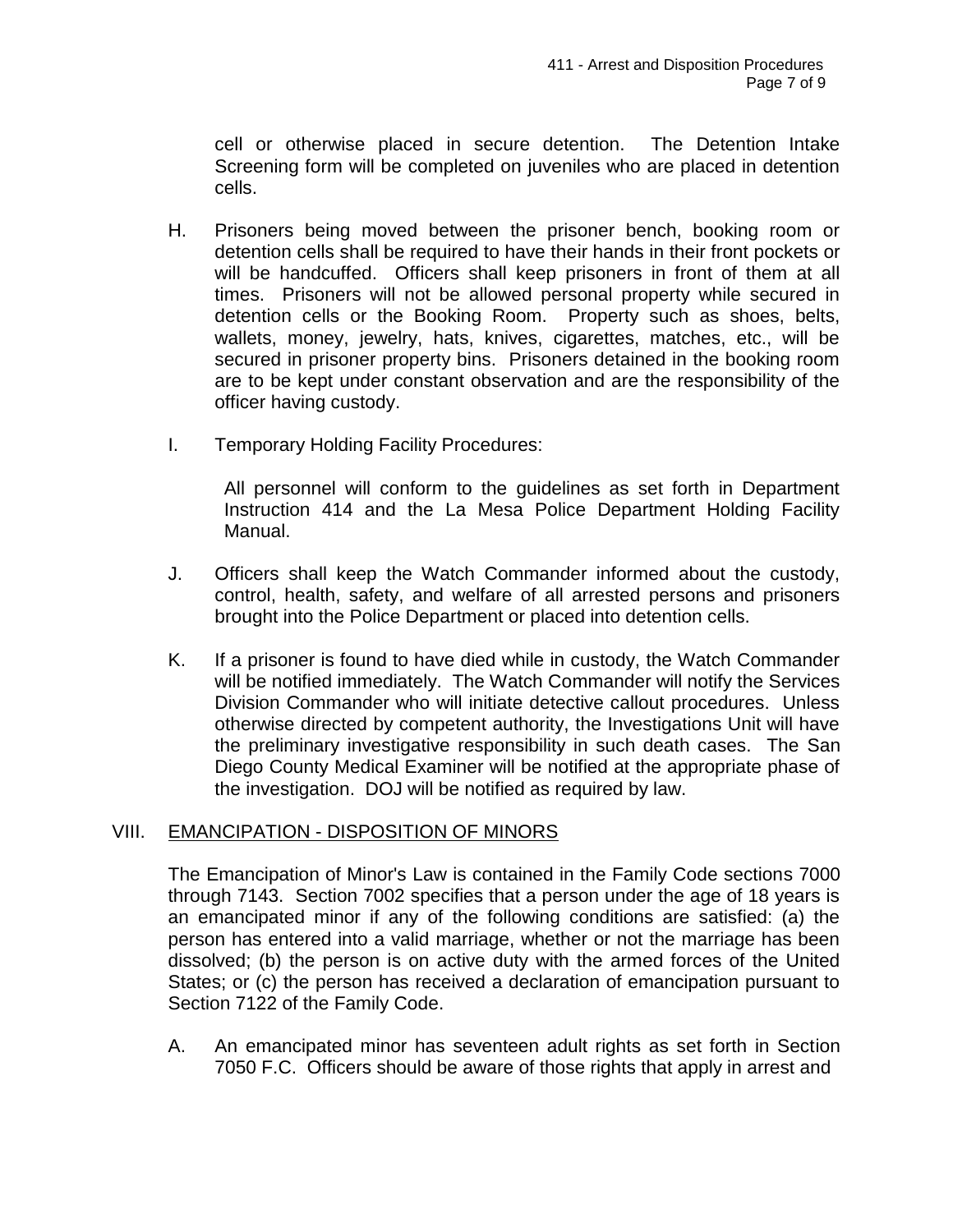disposition situations and shall process emancipated arrested minors in accordance with these rights and provisions:

- 1. F.C. 7050(b) An emancipated minor is not subject to their parents custody, or control. The parent should not be called and informed of the arrest, nor required to take custody of the minor.
- 2. F.C. 7050(c) Section 300 and 601 W&I do not apply to emancipated minors.
- 3. F.C. 7050(e)(1) An emancipated minor may consent to medical, dental, or psychiatric care without their parents consent, knowledge, or liability.
- 4. F.C. 7050(e)(15) An emancipated minor may establish their own residence.
- 5. W&I 303, 602, 603, 603.5, 607, and 707 The Juvenile Court retains jurisdiction over emancipated minors until age 18 for criminal and traffic violations, until age 21 for wards of the court, and until age 25 for wards assigned to the California Youth Authority, unless jurisdiction is waived for prosecution in adult court under Section 707 W&I. Emancipated minors under 18 years of age may be, if necessary, booked into Juvenile Hall. Those subjects' 19-25 years shall be booked into adult jail, if necessary, with a copy of the report forwarded to the Juvenile Court for information.

### IX. OTHER PERSONS

Arresting officers shall comply with Penal Code Section 834b and 834c, Law Enforcement Cooperation with INS and Arrest of Foreign National; Right to Contact with Consular Official; Policy or Training Manuals; Countries Requiring Notification under Vienna Convention.

An officer shall seek guidance and follow orders from their immediate supervisor concerning the arrest and disposition of foreign nationals, foreign diplomatic and consular personnel, visiting immigrants, illegal immigrants, military personnel, federal or local police officers, political officials, and persons of notoriety or fame.